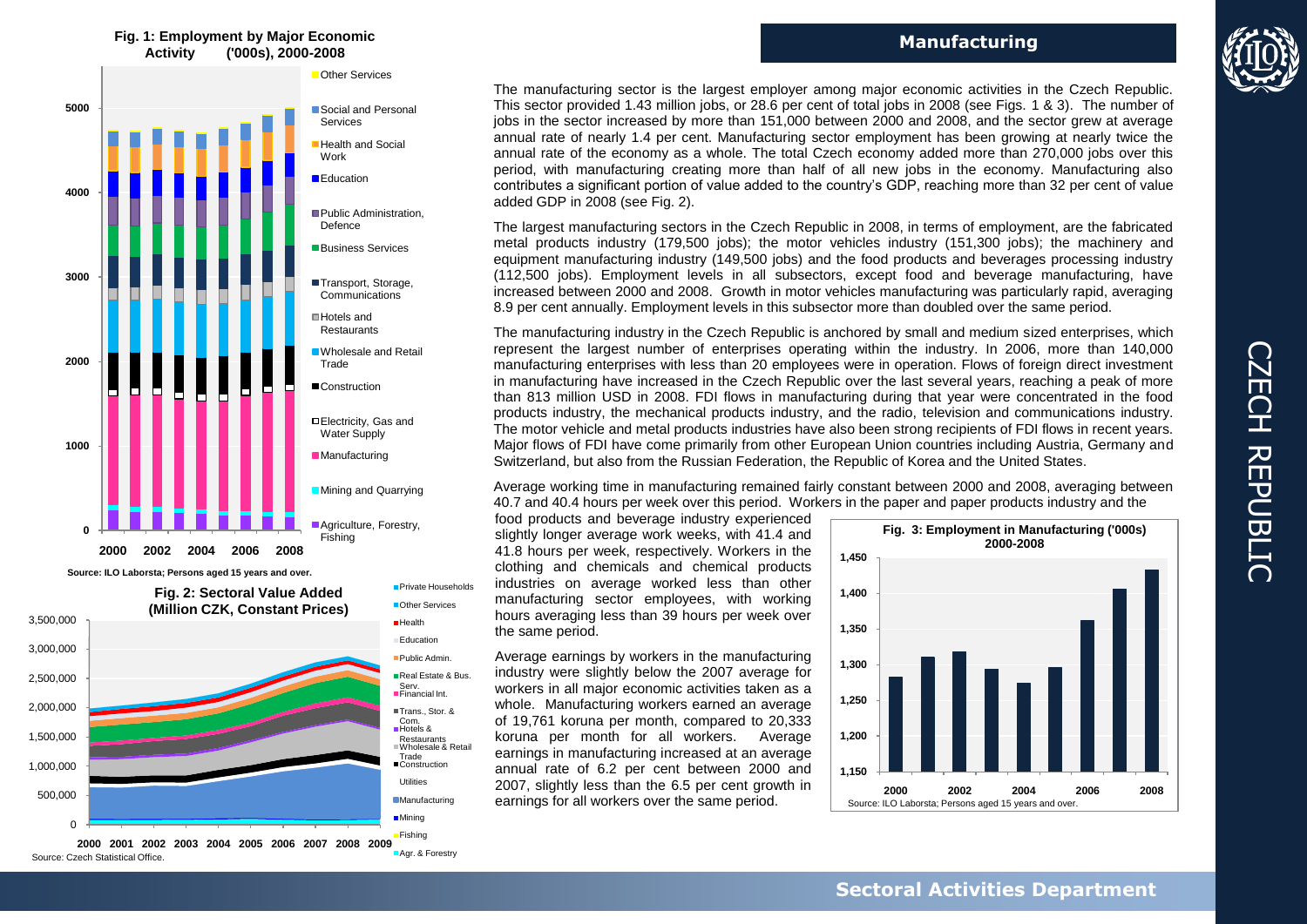## **Wholesale & Retail Trade**



Commerce (also referred to as wholesale and retail trade) is the Czech Republic's second largest employer, after the manufacturing sector. In 2008, wholesale and retail trade provided 633,000 jobs; representing 12.7 per cent of total employment (see Figs. 1 & 4). Between 2000 and 2008, the sector contributed 7.6 per cent of the 270,000 net jobs generated throughout the economy.

The sector also contributed about 18 per cent of the 2008 GDP (see Fig. 2), up from its contribution of just 13.8 per cent in 2000.

The country's 2008 merchandise exports were approximately USD 146.8 billion, with imports at more than USD 142 billion. Manufactured goods, principally passenger cars, motor vehicle parts, computer equipment and basic metal products, represented nearly 90 per cent of those exports. The Czech Republic's main trading partners in 2008 included other European Union countries, the Russian Federation and the United States.

Investment growth in retail was mainly driven by companies headquartered in older European Union member states, such as Germany's Metro, Tesco from the UK, and Austria's Billa. The growing influence of such global retailers can be seen in the growing market share of larger department stores and hypermarkets though the role of small, independent retailers and grocery stores remains important, particularly in the more rural areas. Discount shops are also thriving.

Average monthly earnings in wholesale and retail trade, at Koruna 19,365, are lower than the all-industry monthly average of Koruna 20,333; the sector's average annual wage gains, at 6.3 per cent are also lower than the 6.5 per cent for the economy as a whole.



## **Construction**

The construction industry provided 461,900 jobs in 2008, making it the third largest employment sector in the Czech Republic (see Figs. 1 & 5). The construction sector has added nearly 23,000 jobs since 2000 and has consistently contributed around 9 per cent of jobs in the total economy since 2000. In terms of value added to GDP, the sector contributed 5.1 per cent of value added in 2008. This represents a decline however, from the sector's 6.5 per cent share in 2000 (see Fig. 2).

Workers in the construction sector in the Czech Republic are engaged in a variety of different project types including both the development of private residential and non-residential buildings, civil engineering projects and other public works, as well as the renovation, maintenance and upgrading of existing infrastructure in the country. Public bodies were the leading domestic investors in construction contracts, particularly for civil engineering and water works programs. Projects in the construction sector have also included large transport infrastructure initiatives throughout the country, particularly the construction of motorways and the completion of an additional terminal at Prague's international airport. Small and medium-sized construction companies in particular have benefited from an increased number of private sector renovation and modernization projects, as well as from an increased number of new construction starts for individual housing units.

In terms of working conditions in the industry in the Czech Republic, workers in construction earned less than the average worker in 2007, with salaries averaging 18,781.0 koruna per month in construction compared to the national average of 20,333 koruna per month. This represents a strong increase over wage levels in the industry in 2000, when average monthly wages were just 12,509.0 koruna. Average earnings in the construction sector increased at an average annual rate of 7.2 per cent between 2000 and 2007, slightly faster than the overall average annual increase of 6.5 per cent over the same period.

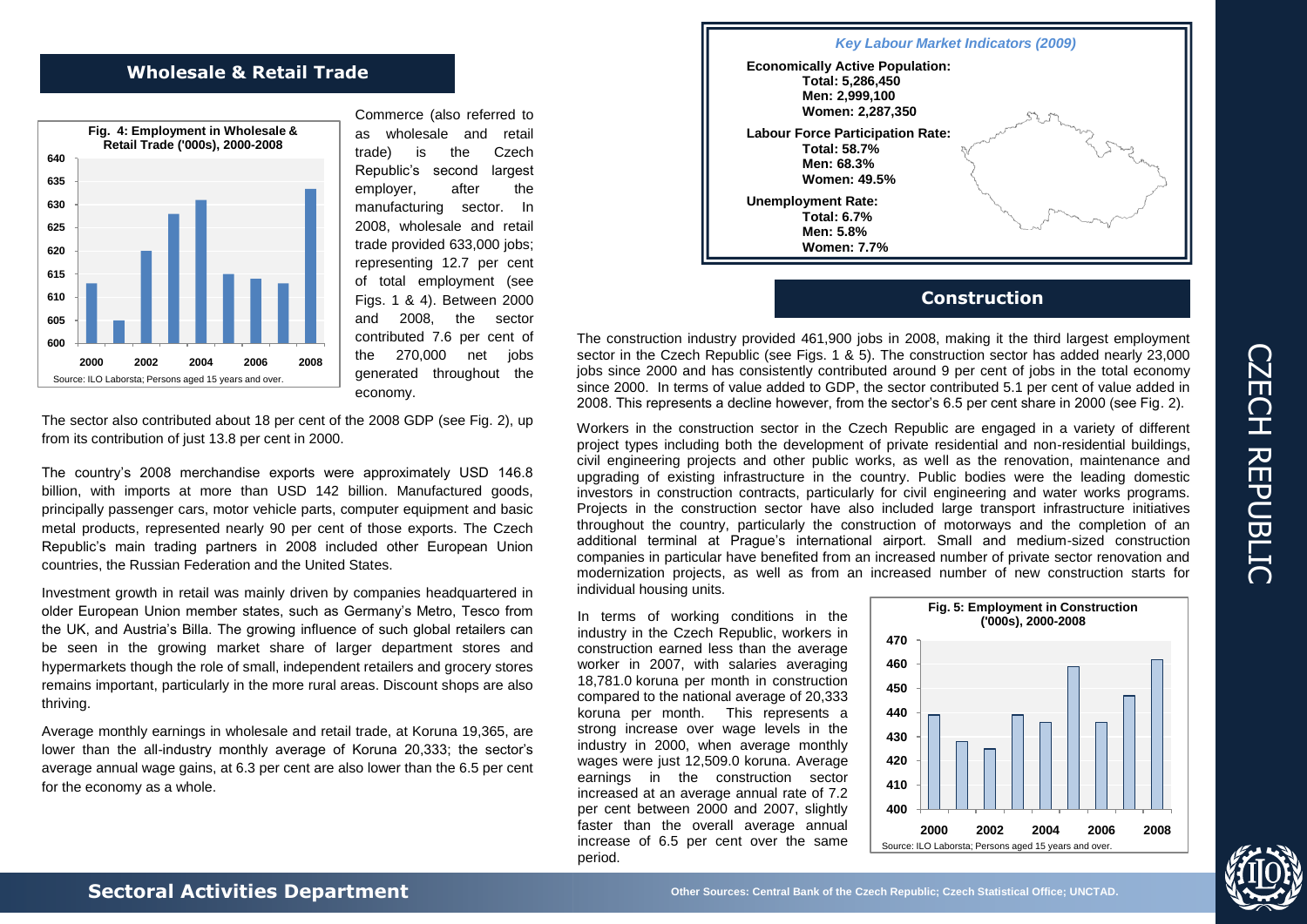## **Czech Republic**

| Table 1: GDP Value Added by Industry (Million CZK, Constant Prices) & % Share in Total Value Added |             |             |             |             |             |             |             |             |            |  |  |
|----------------------------------------------------------------------------------------------------|-------------|-------------|-------------|-------------|-------------|-------------|-------------|-------------|------------|--|--|
|                                                                                                    | 2000        | 2001        | 2002        | 2003        | 2004        | 2005        | 2006        | 2007        | 2008       |  |  |
| <b>Total GDP</b>                                                                                   | 1,983,446.0 | 2,033,431.0 | 2,084,939.0 | 2,145,893.0 | 2,241,935.0 | 2,389,142.0 | 2,570,473.0 | 2,722,061.0 | 2,813,334. |  |  |
|                                                                                                    | 100.0%      | 100.0%      | 100.0%      | 100.0%      | 100.0%      | 100.0%      | 100.0%      | 100.0%      | 100.0%     |  |  |
| Agr. & Forestry                                                                                    | 76,560.0    | 74,419.0    | 76,870.0    | 79,953.0    | 86,149.0    | 95,659.0    | 80,699.0    | 71,288.0    | 74,985.0   |  |  |
|                                                                                                    | 3.9%        | 3.7%        | 3.7%        | 3.7%        | 3.8%        | 4.0%        | 3.1%        | 2.6%        | 2.7%       |  |  |
| Fishing                                                                                            | 598.0       | 610.0       | 750.0       | 587.0       | 646.0       | 691.0       | 774.0       | 582.0       | 535.0      |  |  |
|                                                                                                    | 0.0%        | 0.0%        | 0.0%        | 0.0%        | 0.0%        | 0.0%        | 0.0%        | 0.0%        | 0.0%       |  |  |
| Mining                                                                                             | 29,144.0    | 27,264.0    | 27,996.0    | 24,953.0    | 28,554.0    | 25,008.0    | 25,211.0    | 23,950.0    | 23,694.0   |  |  |
|                                                                                                    | 1.5%        | 1.3%        | 1.3%        | 1.2%        | 1.3%        | 1.0%        | 1.0%        | 0.9%        | 0.8%       |  |  |
| Manufacturing                                                                                      | 532,071.0   | 529,385.0   | 558,007.0   | 552,440.0   | 625,633.0   | 700,034.0   | 802,228.0   | 876,315.0   | 945,050.0  |  |  |
|                                                                                                    | 26.8%       | 26.0%       | 26.8%       | 25.7%       | 27.9%       | 29.3%       | 31.2%       | 32.2%       | 33.6%      |  |  |
| Utilities                                                                                          | 65,965.0    | 63,094.0    | 58,351.0    | 59,300.0    | 64,671.0    | 66,565.0    | 73,053.0    | 72,765.0    | 79,954.0   |  |  |
|                                                                                                    | 3.3%        | 3.1%        | 2.8%        | 2.8%        | 2.9%        | 2.8%        | 2.8%        | 2.7%        | 2.8%       |  |  |
| Construction                                                                                       | 127,961.0   | 121,578.0   | 119,326.0   | 122,404.0   | 129,390.0   | 127,867.0   | 136,767.0   | 143,159.0   | 143,315.0  |  |  |
|                                                                                                    | 6.5%        | 6.0%        | 5.7%        | 5.7%        | 5.8%        | 5.4%        | 5.3%        | 5.3%        | 5.1%       |  |  |
| Wholesale & Retail<br>Trade                                                                        | 273,969.0   | 301,782.0   | 310,703.0   | 332,835.0   | 330,141.0   | 390,314.0   | 436,957.0   | 485,182.0   | 499,770.0  |  |  |
|                                                                                                    | 13.8%       | 14.8%       | 14.9%       | 15.5%       | 14.7%       | 16.3%       | 17.0%       | 17.8%       | 17.8%      |  |  |
| <b>Hotels &amp; Restaurants</b>                                                                    | 43,407.0    | 40,123.0    | 40,872.0    | 41,561.0    | 44,707.0    | 35,647.0    | 29,095.0    | 28,263.0    | 28,890.0   |  |  |
|                                                                                                    | 2.2%        | 2.0%        | 2.0%        | 1.9%        | 2.0%        | 1.5%        | 1.1%        | 1.0%        | 1.0%       |  |  |
| Trans., Stor. & Com.                                                                               | 194,982.0   | 215,348.0   | 234,800.0   | 248,463.0   | 241,087.0   | 240,295.0   | 276,717.0   | 288,288.0   | 294,165.0  |  |  |
|                                                                                                    | 9.8%        | 10.6%       | 11.3%       | 11.6%       | 10.8%       | 10.1%       | 10.8%       | 10.6%       | 10.5%      |  |  |
| Financial Int.                                                                                     | 56,298.0    | 62,062.0    | 53,380.0    | 61,438.0    | 65,593.0    | 60,883.0    | 66,449.0    | 84,192.0    | 86,075.0   |  |  |
|                                                                                                    | 2.8%        | 3.1%        | 2.6%        | 2.9%        | 2.9%        | 2.5%        | 2.6%        | 3.1%        | 3.1%       |  |  |
| Real Estate & Bus.<br>Serv.                                                                        | 265,393.0   | 273,913.0   | 270,932.0   | 276,501.0   | 284,200.0   | 317,786.0   | 320,966.0   | 344,898.0   | 350,861.0  |  |  |
|                                                                                                    | 13.4%       | 13.5%       | 13.0%       | 12.9%       | 12.7%       | 13.3%       | 12.5%       | 12.7%       | 12.5%      |  |  |
| Public Admin.                                                                                      | 107,133.0   | 110,227.0   | 110.590.0   | 108.414.0   | 104.692.0   | 106.018.0   | 111,016.0   | 110,752.0   | 112,492.0  |  |  |
|                                                                                                    | 5.4%        | 5.4%        | 5.3%        | 5.1%        | 4.7%        | 4.4%        | 4.3%        | 4.1%        | 4.0%       |  |  |
| Education                                                                                          | 78,678.0    | 79,837.0    | 78,227.0    | 90,818.0    | 90,956.0    | 96,637.0    | 101,808.0   | 103,702.0   | 104,705.0  |  |  |
|                                                                                                    | 4.0%        | 3.9%        | 3.8%        | 4.2%        | 4.1%        | 4.0%        | 4.0%        | 3.8%        | 3.7%       |  |  |
| Health                                                                                             | 69,762.0    | 77,364.0    | 83,187.0    | 80,300.0    | 77,192.0    | 75,289.0    | 68,681.0    | 65,662.0    | 63,380.0   |  |  |
|                                                                                                    | 3.5%        | 3.8%        | 4.0%        | 3.7%        | 3.4%        | 3.2%        | 2.7%        | 2.4%        | 2.3%       |  |  |
| <b>Other Services</b>                                                                              | 61,275.0    | 56,180.0    | 62.702.0    | 66.217.0    | 69,042.0    | 69,499.0    | 72,329.0    | 72.782.0    | 67,921.0   |  |  |
|                                                                                                    | 3.1%        | 2.8%        | 3.0%        | 3.1%        | 3.1%        | 2.9%        | 2.8%        | 2.7%        | 2.4%       |  |  |
| <b>Private Households</b>                                                                          | 250.0       | 245.0       | 303.0       | 348.0       | 386.0       | 328.0       | 362.0       | 314.0       | 288.0      |  |  |
|                                                                                                    | 0.0%        | 0.0%        | 0.0%        | $0.0\%$     | 0.0%        | 0.0%        | 0.0%        | 0.0%        | 0.0%       |  |  |

Source: Czech Statistical Office.

Notes: Sectors are classified according to the national classification of industrial sectors as reported by the national source. Sum of individual sectors may not equal total due to rounding and other adjustments introduced by the national source.





0.0%

Fishing  $2.7\%$ <br>0.0% Minix . Mining 0.8%

33.6%

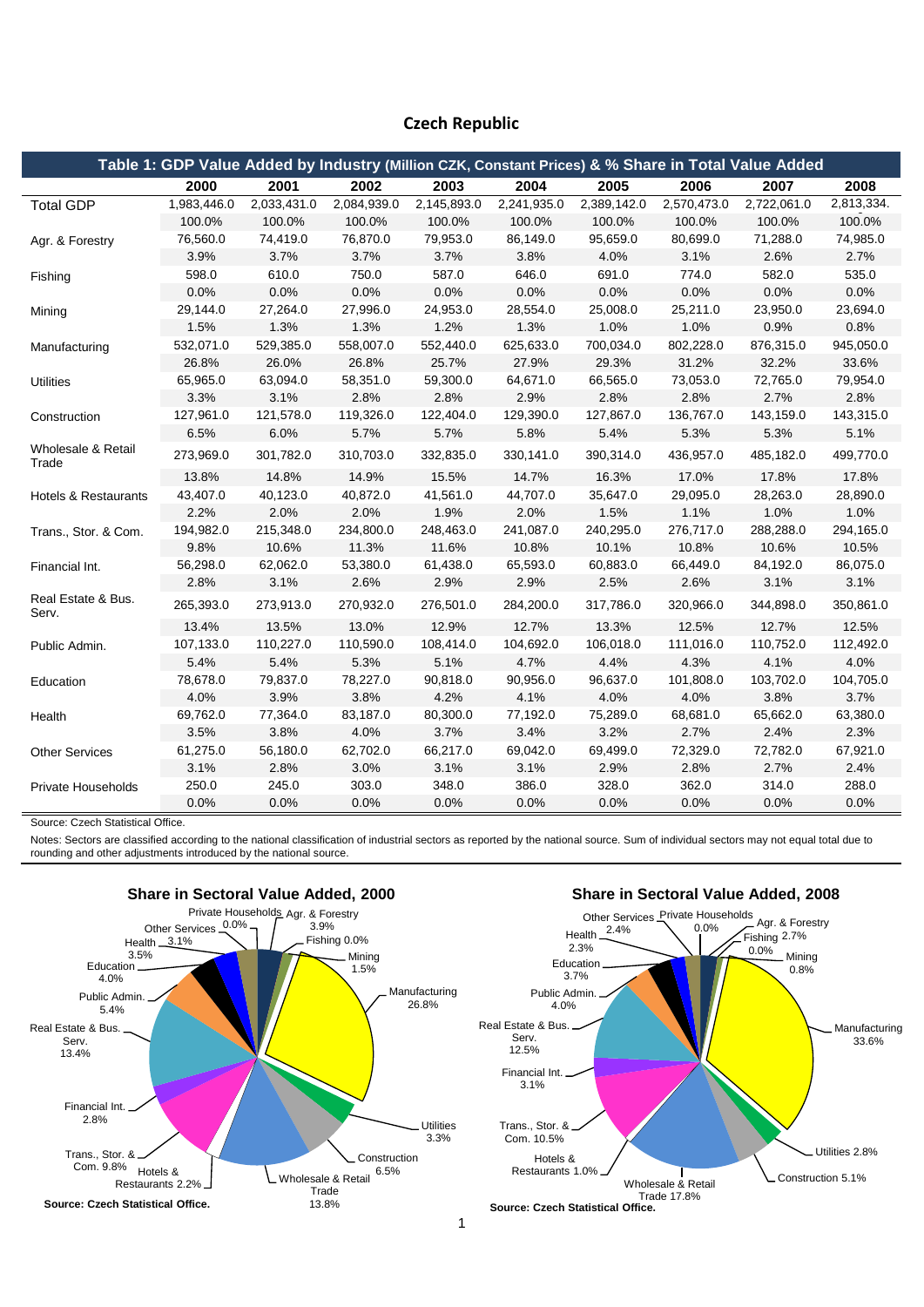|              | Table 2: World Merchandise Exports (Thousand USD, Current Prices)                                 |              |              |              |              |              |              |              |                 |               |               |  |  |
|--------------|---------------------------------------------------------------------------------------------------|--------------|--------------|--------------|--------------|--------------|--------------|--------------|-----------------|---------------|---------------|--|--|
|              |                                                                                                   | 2000         | 2001         | 2002         | 2003         | 2004         | 2005         | 2006         | 2007            | 2008          | 2009          |  |  |
|              | <b>Total All Products</b>                                                                         | 29,052,866.8 | 33,384,210.4 | 44,263,575.8 | 48,720,350.3 | 65,771,586.9 | 78,208,547.5 | 95,140,986.3 | 120,900,492.2   | 146,087,028.7 | 112,884,321.3 |  |  |
|              | <b>All Food Items</b>                                                                             | 1,205,136.0  | 1,266,735.7  | 1,493,874.7  | 1,671,528.3  | 2,260,955.0  | 3,112,500.9  | 3,336,948.8  | 4,663,193.0     | 5,898,031.2   | 5,111,051.8   |  |  |
|              | Food                                                                                              | 987,557.8    | 1,036,829.5  | 1,115,991.5  | 1,379,275.7  | 1,921,056.9  | 2,676,377.6  | 2,865,022.6  | 3,950,440.4     | 4,948,287.6   | 4,270,615.3   |  |  |
|              | Beverages & Tobacco                                                                               | 217,578.2    | 229,906.2    | 377,883.2    | 292,252.5    | 339,898.1    | 436,123.2    | 471,926.3    | 712,752.6       | 949,743.6     | 840,436.5     |  |  |
|              | <b>Agricultural Raw Materials</b>                                                                 | 700,257.8    | 676,388.8    | 974,292.8    | 936,350.0    | 1,021,867.8  | 1,126,026.4  | 1,269,538.3  | 1,592,966.3     | 1,788,138.1   | 1,537,198.5   |  |  |
|              | Ores, Metals, Precious Stones & Non-<br><b>Monetary Gold</b>                                      | 566,841.5    | 590,744.1    | 683,905.9    | 890,725.4    | 1,326,245.5  | 1,290,990.3  | 1,891,985.6  | 2,336,382.4     | 2,811,476.8   | 2,015,946.5   |  |  |
|              | Ores & Metals                                                                                     | 540,375.5    | 555,907.2    | 623,207.9    | 823,930.4    | 1,286,612.9  | 1,267,391.7  | 1,868,005.3  | 2,300,641.5     | 2,757,624.9   | 1,955,600.7   |  |  |
| <b>Fuels</b> |                                                                                                   | 887,415.3    | 1,002,972.4  | 1,787,560.3  | 1,401,565.6  | 1,819,113.3  | 2,310,475.4  | 2,631,382.6  | 3,180,361.1     | 4,400,239.7   | 4,040,058.9   |  |  |
|              | Coal, Coke, & Briquettes                                                                          | 356,654.1    | 409,553.9    | 402,581.8    | 469,463.0    | 711,341.3    | 859,681.7    | 902,118.1    | 1,059,203.2     | 1,605,071.0   | 1,076,239.6   |  |  |
|              | Petroleum, Petroleum Products &<br><b>Related Materials</b>                                       | 342,025.9    | 377,904.0    | 1,066,169.5  | 461,769.6    | 459,904.2    | 675,312.4    | 716,128.4    | 699,745.4       | 1,350,429.3   | 679,685.9     |  |  |
|              | Gas, Natural & Manufactured                                                                       | 5,856.4      | 17.680.1     | 34.673.7     | 25,683.3     | 25,625.6     | 46,738.4     | 64,080.0     | 72,533.4        | 87,168.7      | 469,907.6     |  |  |
|              | <b>Electric Current</b>                                                                           | 182,879.0    | 197,834.4    | 284,135.3    | 444,649.7    | 622,242.2    | 728,742.8    | 949,056.1    | 1,348,879.1     | 1,357,570.6   | 1,814,225.8   |  |  |
|              | <b>Manufactured Goods</b>                                                                         | 25,692,950.4 | 29,847,269.2 | 39,288,994.9 | 43,820,156.6 | 59,320,041.4 | 68,933,542.5 | 84,322,236.9 | 109,056,510.9   | 127,586,489.3 | 97,859,787.4  |  |  |
|              | Chemicals                                                                                         | 2,062,617.4  | 2,147,897.1  | 3,442,286.9  | 2,862,618.4  | 3,838,702.5  | 4,797,359.2  | 5,549,834.1  | 6,932,430.7     | 8,342,377.9   | 6,877,657.5   |  |  |
|              | Machinery & Transport Equipment                                                                   | 12,917,040.1 | 15,812,163.5 | 22,047,904.1 | 24,417,442.1 | 33,784,859.2 | 39,242,491.3 | 50,038,670.9 | 65,960,537.9    | 77,231,570.6  | 59,528,081.3  |  |  |
|              | Iron & Steel                                                                                      | 1,229,457.9  | 1,403,395.6  | 1,485,279.4  | 1,914,361.6  | 3,059,063.9  | 3,645,295.2  | 4,291,131.2  | 5,560,620.5     | 6,853,752.2   | 3,618,039.1   |  |  |
|              | Textile Fibres, Yarn, Fabrics & Clothing                                                          | 1,933,364.5  | 2,075,201.5  | 2,229,439.0  | 2,515,063.3  | 3,078,959.6  | 3,460,384.7  | 3,581,969.5  | 4,211,941.6     | 4,415,388.0   | 3,534,102.2   |  |  |
|              | <b>Other Manufactured Goods</b>                                                                   | 10,713,292.9 | 11,887,208.5 | 13,798,803.9 | 16,540,096.1 | 21,696,479.7 | 24,893,691.9 | 28,733,731.9 | 36, 163, 542. 3 | 42,012,540.8  | 31,454,048.6  |  |  |
|              | Source: UNCTADStat. Data presented according to SITC Rev.3 and standard UNCTAD product groupings. |              |              |              |              |              |              |              |                 |               |               |  |  |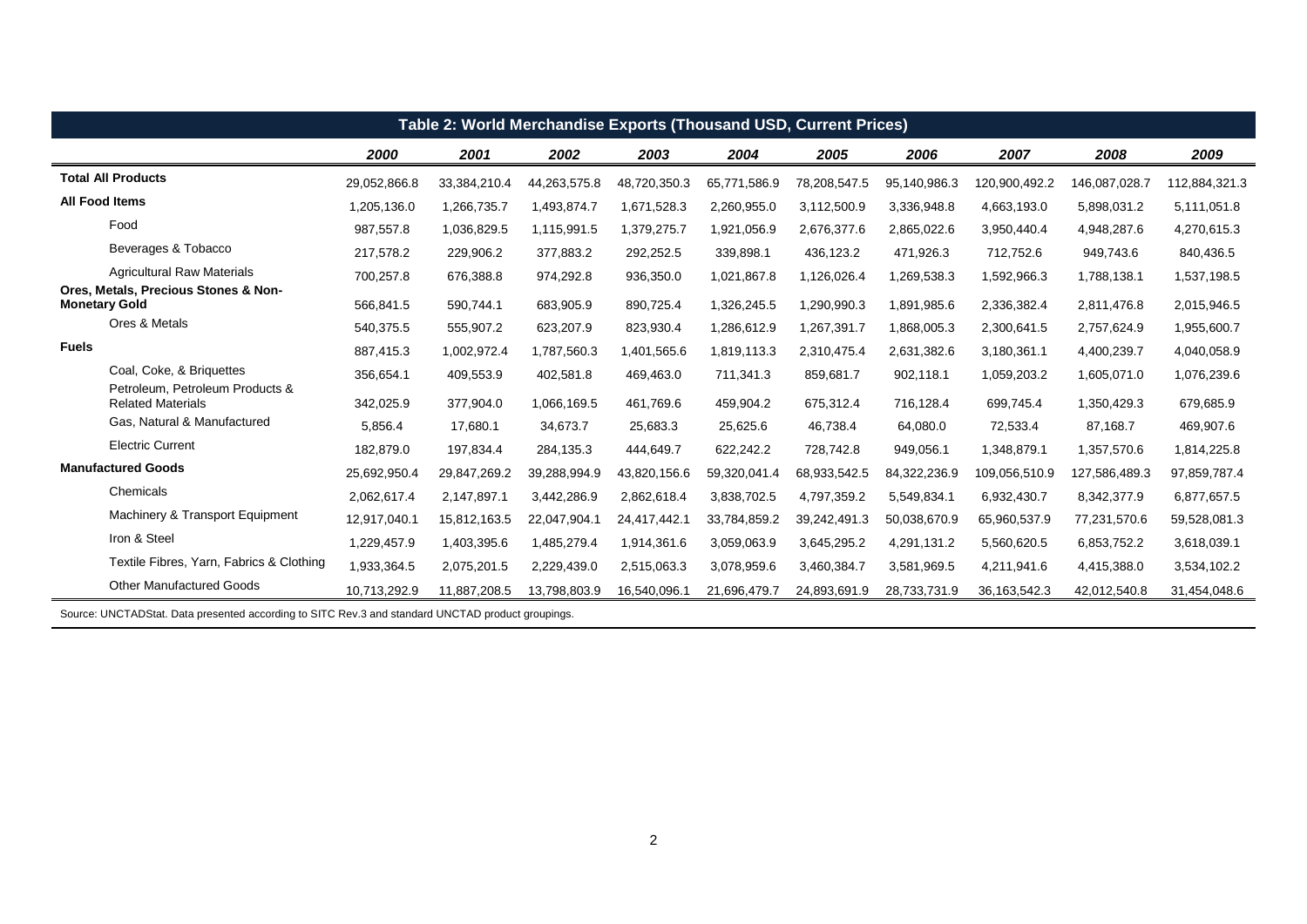| Table 3: World Merchandise Imports (Thousand USD, Current Prices)                                 |              |              |              |              |              |              |              |               |               |               |  |  |
|---------------------------------------------------------------------------------------------------|--------------|--------------|--------------|--------------|--------------|--------------|--------------|---------------|---------------|---------------|--|--|
|                                                                                                   | 2000         | 2001         | 2002         | 2003         | 2004         | 2005         | 2006         | 2007          | 2008          | 2009          |  |  |
| <b>Total All Products</b>                                                                         | 32,242,586.5 | 36,476,653.5 | 48,230,794.2 | 51,239,343.4 | 66,705,681.9 | 76,527,310.3 | 93,429,474.5 | 116,822,197.5 | 141,833,836.0 | 104,849,536.2 |  |  |
| <b>All Food Items</b>                                                                             | 1,585,092.3  | 1,711,840.6  | 2,040,636.1  | 2,461,098.8  | 3,330,066.6  | 4,040,937.2  | 4,729,335.1  | 6,051,602.6   | 7,201,740.9   | 6,614,765.2   |  |  |
| Food                                                                                              | 1,393,728.6  | 1,520,411.3  | 1,810,404.0  | 2,192,463.9  | 2,918,535.9  | 3,561,409.5  | 4,160,631.9  | 5,272,992.3   | 6,467,766.9   | 5,904,630.1   |  |  |
| Beverages & Tobacco                                                                               | 191,363.7    | 191,429.3    | 230,232.0    | 268,634.9    | 411,530.7    | 479,527.7    | 568,703.1    | 778,610.3     | 733,974.0     | 710,135.1     |  |  |
| <b>Agricultural Raw Materials</b>                                                                 | 668,330.0    | 684,596.7    | 963,727.0    | 913,257.4    | 1,051,619.2  | 1,171,646.0  | 1,289,262.9  | 1,538,303.9   | 1,821,800.4   | 1,313,574.6   |  |  |
| Ores, Metals, Precious Stones & Non-<br><b>Monetary Gold</b>                                      | 1,182,822.4  | 1,266,105.5  | 1,407,104.3  | 1,709,460.8  | 2,594,706.1  | 2,756,557.0  | 4,005,310.4  | 4,980,527.3   | 5,615,179.3   | 3,292,988.2   |  |  |
| Ores & Metals                                                                                     | 1,168,660.3  | 1,253,844.4  | 1,395,176.6  | 1,691,678.5  | 2,580,260.6  | 2,737,285.8  | 3,974,350.2  | 4,935,682.6   | 5,533,299.0   | 3,207,464.2   |  |  |
| <b>Fuels</b>                                                                                      | 3,107,969.8  | 3,306,640.7  | 6,570,569.2  | 3,828,000.8  | 4,415,852.0  | 5,053,306.8  | 8,397,314.6  | 9,198,290.3   | 14,710,470.3  | 9,587,096.5   |  |  |
| Coal, Coke, & Briguettes                                                                          | 75,598.9     | 89,933.2     | 86,625.2     | 123,607.2    | 297,725.9    | 213,643.4    | 299,873.6    | 408,051.9     | 583,198.4     | 331,634.5     |  |  |
| Petroleum, Petroleum Products &<br><b>Related Materials</b>                                       | 1,932,214.9  | 1,936,909.6  | 4,241,138.9  | 2,247,874.3  | 3,025,152.0  | 4,581,672.4  | 5,515,111.4  | 5,945,948.3   | 8,763,959.3   | 5,020,232.7   |  |  |
| Gas, Natural & Manufactured                                                                       | 1,051,443.3  | 1,223,228.7  | 2,136,516.4  | 1,324,442.0  | 961,944.0    | 64,637.8     | 2,229,936.7  | 2,301,829.2   | 4,331,235.9   | 3,170,939.4   |  |  |
| <b>Electric Current</b>                                                                           | 48,712.7     | 56,569.2     | 106,288.7    | 132,077.2    | 131,030.1    | 193,353.3    | 352,392.8    | 542,460.8     | 1,032,076.7   | 1,064,289.8   |  |  |
| <b>Manufactured Goods</b>                                                                         | 25,698,362.5 | 29,507,443.8 | 37,229,964.3 | 42,326,608.2 | 55,287,227.7 | 60,261,631.8 | 73,591,079.9 | 95,022,769.6  | 110,866,685.5 | 81,995,808.3  |  |  |
| Chemicals                                                                                         | 3,604,635.4  | 3,973,286.5  | 6,083,284.9  | 5,843,395.5  | 7,439,132.6  | 8,297,334.7  | 9,616,142.9  | 12,069,693.2  | 14,307,579.3  | 11,389,059.9  |  |  |
| Machinery & Transport Equipment                                                                   | 12,930,823.7 | 15,392,573.7 | 18,404,363.3 | 21,932,464.5 | 28,387,933.2 | 30,254,820.2 | 38,397,449.8 | 50,642,860.1  | 58,182,009.9  | 42,761,554.4  |  |  |
| Iron & Steel                                                                                      | 1,368,176.5  | 1,442,403.8  | 1,526,060.0  | 1,944,928.2  | 3,219,156.7  | 4,007,595.2  | 5,008,438.4  | 6,903,363.3   | 8,414,067.0   | 4,290,625.7   |  |  |
| Textile Fibres, Yarn, Fabrics & Clothing                                                          | 1,884,046.5  | 2,028,574.4  | 2,452,730.1  | 2,594,209.4  | 3,366,008.5  | 3,698,536.7  | 3,904,100.5  | 4,518,181.4   | 5,084,406.9   | 3,912,819.0   |  |  |
| <b>Other Manufactured Goods</b>                                                                   | 9,162,903.3  | 10,141,583.6 | 12,742,316.2 | 14,550,748.1 | 19,460,161.9 | 21,709,476.8 | 25,577,487.2 | 32,310,216.3  | 38,377,096.3  | 27,845,194.0  |  |  |
| Source: UNCTADStat. Data presented according to SITC Rev.3 and standard UNCTAD product groupings. |              |              |              |              |              |              |              |               |               |               |  |  |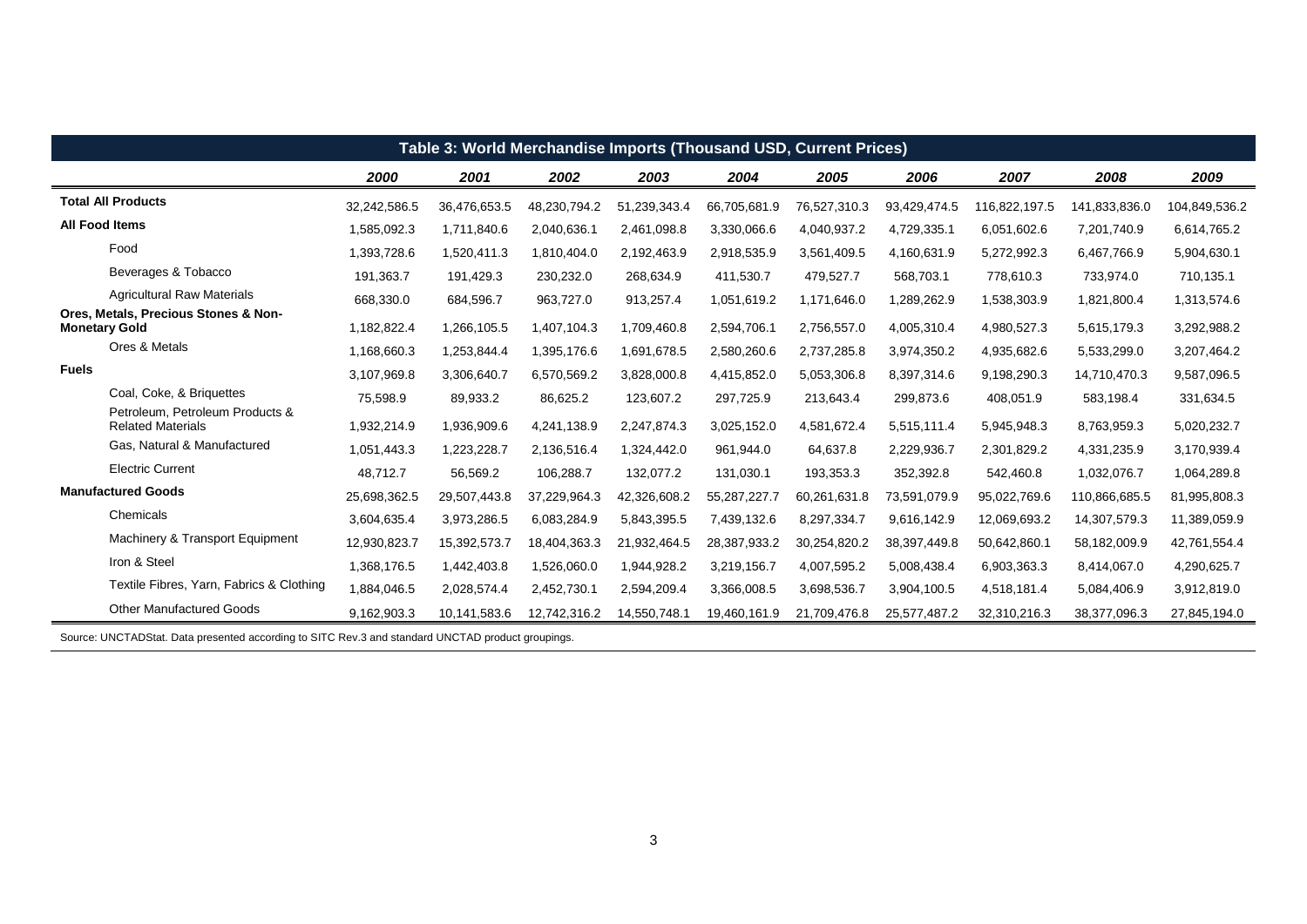| Table 4: Employment by Major Economic Activity (thousands) & % Share in Total Employment |         |         |         |         |         |         |         |         |         |
|------------------------------------------------------------------------------------------|---------|---------|---------|---------|---------|---------|---------|---------|---------|
|                                                                                          | 2000    | 2001    | 2002    | 2003    | 2004    | 2005    | 2006    | 2007    | 2008    |
| <b>Total Employment</b>                                                                  | 4.732.0 | 4,728.0 | 4,765.0 | 4.733.0 | 4.707.0 | 4,764.0 | 4,828.0 | 4,922.0 | 5,002.0 |
|                                                                                          | 100.0%  | 100.0%  | 100.0%  | 100.0%  | 100.0%  | 100.0%  | 100.0%  | 100.0%  | 100.0%  |
| Agriculture, Hunting and Forestry                                                        | 241.0   | 225.0   | 228.0   | 213.0   | 202.0   | 189.0   | 182.0   |         |         |
|                                                                                          | 5.1%    | 4.8%    | 4.8%    | 4.5%    | 4.3%    | 4.0%    | 3.8%    |         |         |
| Mining and Quarrying                                                                     | 70.0    | 67.0    | 61.0    | 53.0    | 59.0    | 49.0    | 55.0    | 54.0    | 55.6    |
|                                                                                          | 1.5%    | 1.4%    | 1.3%    | 1.1%    | 1.3%    | 1.0%    | 1.1%    | 1.1%    | 1.1%    |
| Manufacturing                                                                            | 1,282.0 | 1,310.0 | 1,318.0 | 1,294.0 | 1,274.0 | 1,296.0 | 1,362.0 | 1,406.0 | 1,432.9 |
|                                                                                          | 27.1%   | 27.7%   | 27.7%   | 27.3%   | 27.1%   | 27.2%   | 28.2%   | 28.6%   | 28.6%   |
| Electricity, Gas and Water Supply                                                        | 77.0    | 87.0    | 84.0    | 77.0    | 76.0    | 77.0    | 77.0    | 73.0    | 78.0    |
|                                                                                          | 1.6%    | 1.8%    | 1.8%    | 1.6%    | 1.6%    | 1.6%    | 1.6%    | 1.5%    | 1.6%    |
| Construction                                                                             | 439.0   | 428.0   | 425.0   | 439.0   | 436.0   | 459.0   | 436.0   | 447.0   | 461.9   |
|                                                                                          | 9.3%    | 9.1%    | 8.9%    | 9.3%    | 9.3%    | 9.6%    | 9.0%    | 9.1%    | 9.2%    |
| Wholesale and Retail Trade                                                               | 613.0   | 605.0   | 620.0   | 628.0   | 631.0   | 615.0   | 614.0   | 613.0   | 633.4   |
|                                                                                          | 13.0%   | 12.8%   | 13.0%   | 13.3%   | 13.4%   | 12.9%   | 12.7%   | 12.5%   | 12.7%   |
| <b>Hotels and Restaurants</b>                                                            | 156.0   | 159.0   | 171.0   | 171.0   | 175.0   | 182.0   | 187.0   | 181.0   | 176.9   |
|                                                                                          | 3.3%    | 3.4%    | 3.6%    | 3.6%    | 3.7%    | 3.8%    | 3.9%    | 3.7%    | 3.5%    |
| Transport, Storage, Communications                                                       | 373.0   | 363.0   | 368.0   | 359.0   | 364.0   | 360.0   | 361.0   | 364.0   | 374.8   |
|                                                                                          | 7.9%    | 7.7%    | 7.7%    | 7.6%    | 7.7%    | 7.6%    | 7.5%    | 7.4%    | 7.5%    |
| <b>Financial Intermediation</b>                                                          | 100.0   | 101.0   | 95.0    | 96.0    | 94.0    | 97.0    | 92.0    | 102.0   | 115.0   |
|                                                                                          | 2.1%    | 2.1%    | 2.0%    | 2.0%    | 2.0%    | 2.0%    | 1.9%    | 2.1%    | 2.3%    |
| Real Estate, Rental, Business Services                                                   | 266.0   | 256.0   | 269.0   | 285.0   | 282.0   | 288.0   | 321.0   | 353.0   | 370.1   |
|                                                                                          | 5.6%    | 5.4%    | 5.6%    | 6.0%    | 6.0%    | 6.0%    | 6.6%    | 7.2%    | 7.4%    |
| Public Administration, Defence                                                           | 343.0   | 339.0   | 326.0   | 332.0   | 323.0   | 333.0   | 326.0   | 326.0   | 326.8   |
|                                                                                          | 7.2%    | 7.2%    | 6.8%    | 7.0%    | 6.9%    | 7.0%    | 6.8%    | 6.6%    | 6.5%    |
| Education                                                                                | 299.0   | 300.0   | 309.0   | 288.0   | 279.0   | 297.0   | 288.0   | 290.0   | 281.7   |
|                                                                                          | 6.3%    | 6.3%    | 6.5%    | 6.1%    | 5.9%    | 6.2%    | 6.0%    | 5.9%    | 5.6%    |
| <b>Health and Social Work</b>                                                            | 291.0   | 304.0   | 304.0   | 307.0   | 324.0   | 328.0   | 330.0   | 338.0   | 327.6   |
|                                                                                          | 6.1%    | 6.4%    | 6.4%    | 6.5%    | 6.9%    | 6.9%    | 6.8%    | 6.9%    | 6.5%    |
| Social and Personal Services                                                             | 176.0   | 178.0   | 179.0   | 185.0   | 184.0   | 190.0   | 193.0   | 194.0   | 198.9   |
|                                                                                          | 3.7%    | 3.8%    | 3.8%    | 3.9%    | 3.9%    | 4.0%    | 4.0%    | 3.9%    | 4.0%    |
| Private Households Employment                                                            | 2.0     | 1.0     | 3.0     | 3.0     | 3.0     | 3.0     | 3.0     | 3.0     | 2.5     |
|                                                                                          | 0.0%    | 0.0%    | 0.1%    | 0.1%    | 0.1%    | 0.1%    | 0.1%    | 0.1%    | 0.1%    |
| <b>Extra-Territorial Organizations</b>                                                   | 2.0     | 1.0     | 1.0     | 1.0     | 1.0     | 1.0     | 1.0     | 1.0     | 0.0     |
|                                                                                          | 0.0%    | 0.0%    | 0.0%    | 0.0%    | 0.0%    | 0.0%    | 0.0%    | 0.0%    | 0.0%    |
| Not classifiable by economic activity                                                    | 2.0     | 3.0     | 4.0     | 1.0     | 1.0     | 2.0     | 1.0     | 1.0     | 0.0     |
|                                                                                          | 0.0%    | 0.1%    | 0.1%    | 0.0%    | 0.0%    | 0.0%    | 0.0%    | 0.0%    | 0.0%    |

Note: Persons 15 years and older. Sectors are classified according to ISIC Rev.3, as reported in ILO Laborsta. Sum of individual sectors may not equal total due to rounding. Total employment is comprised of all persons above a specific age who during a specified brief period were either in paid employment at work, with a job but not at work, or self-employed. This category covers not only employees (wage earners and salaried employees), but also employers, own-account workers, members of producers' cooperatives, contributing family workers and workers not classifiable by status. Data are non-seasonally adjusted.

Source: ILO Laborsta.

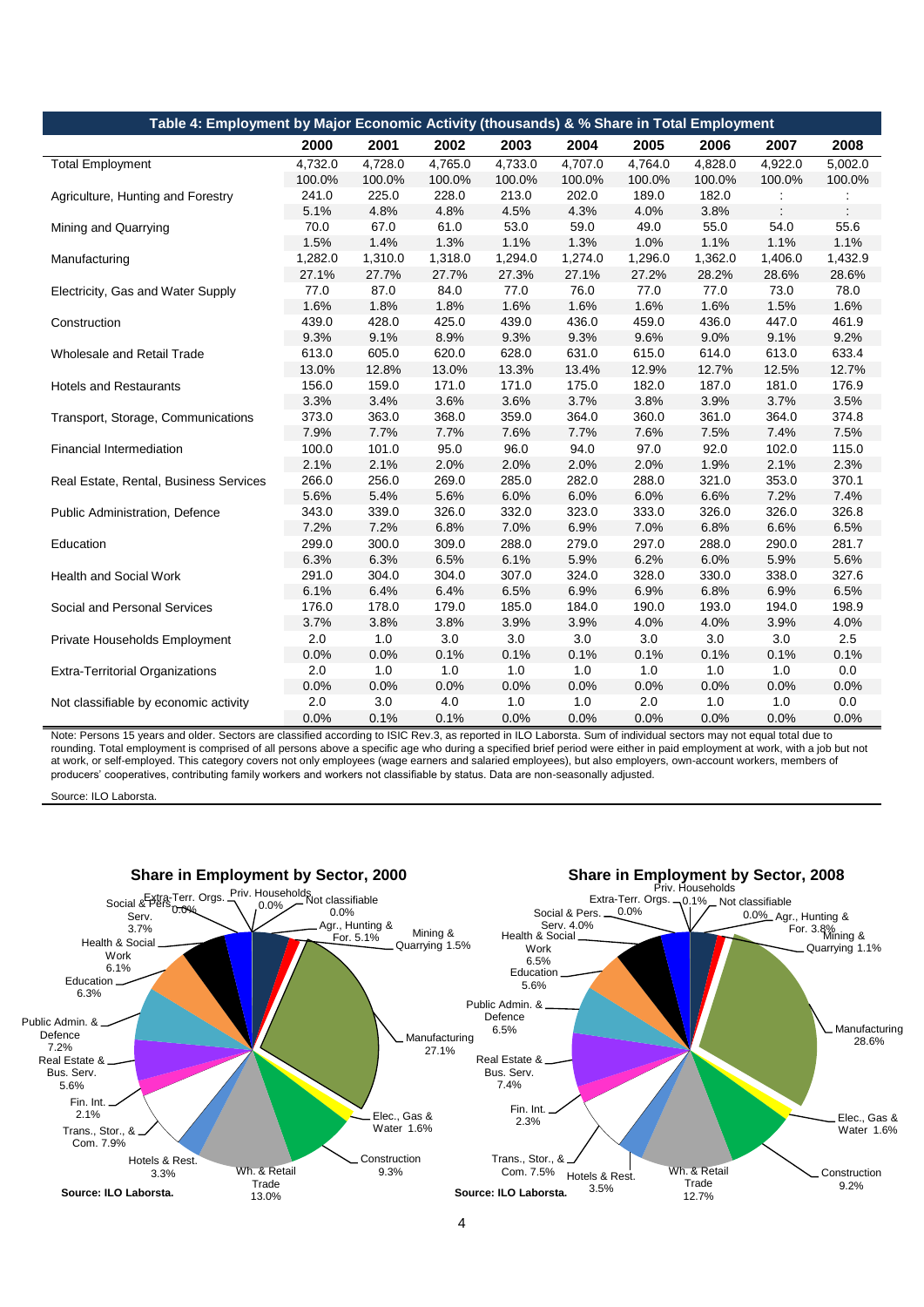| Table 5: Employment in Manufacturing (thousands) |       |       |       |       |       |       |       |       |       |  |  |  |
|--------------------------------------------------|-------|-------|-------|-------|-------|-------|-------|-------|-------|--|--|--|
|                                                  | 2000  | 2001  | 2002  | 2003  | 2004  | 2005  | 2006  | 2007  | 2008  |  |  |  |
| Recycling                                        | 6.0   | 7.0   | 7.0   | 5.0   | 7.0   | 6.0   | 5.0   | 8.0   | 8.0   |  |  |  |
| Furniture: Manufacturing NEC                     | 62.0  | 73.0  | 64.0  | 60.0  | 66.0  | 65.0  | 59.0  | 63.0  | 57.8  |  |  |  |
| <b>Other Transport Equipment</b>                 | 20.0  | 22.0  | 19.0  | 20.0  | 19.0  | 19.0  | 23.0  | 20.0  | 22.3  |  |  |  |
| Motor Vehicles, Trailers and Semi-Trailers       | 74.0  | 70.0  | 79.0  | 85.0  | 99.0  | 102.0 | 128.0 | 141.0 | 151.3 |  |  |  |
| Precision Instruments, Watches and Clocks        | 16.0  | 21.0  | 15.0  | 12.0  | 15.0  | 21.0  | 20.0  | 24.0  | 23.3  |  |  |  |
| Communication Equipment and Apparatus            | 34.0  | 38.0  | 36.0  | 35.0  | 35.0  | 33.0  | 41.0  | 41.0  | 41.9  |  |  |  |
| Electrical Machinery, Apparatus NEC              | 63.0  | 66.0  | 68.0  | 64.0  | 64.0  | 73.0  | 76.0  | 89.0  | 97.6  |  |  |  |
| Office, Accounting, Computing Machinery          | 7.0   | 10.0  | 10.0  | 9.0   | 9.0   | 12.0  | 17.0  | 22.0  | 19.8  |  |  |  |
| Machinery and Equipment NEC                      | 139.0 | 137.0 | 132.0 | 129.0 | 122.0 | 129.0 | 130.0 | 128.0 | 149.5 |  |  |  |
| <b>Fabricated Metal Products NEC</b>             | 126.0 | 133.0 | 143.0 | 149.0 | 147.0 | 161.0 | 172.0 | 179.0 | 179.5 |  |  |  |
| <b>Basic Metals</b>                              | 85.0  | 85.0  | 81.0  | 74.0  | 74.0  | 68.0  | 71.0  | 67.0  | 73.3  |  |  |  |
| <b>Other Non-Metallic Mineral Products</b>       | 79.0  | 75.0  | 71.0  | 75.0  | 65.0  | 68.0  | 65.0  | 65.0  | 71.0  |  |  |  |
| <b>Rubber and Plastics Products</b>              | 52.0  | 61.0  | 66.0  | 70.0  | 71.0  | 71.0  | 71.0  | 81.0  | 80.5  |  |  |  |
| <b>Chemicals and Chemical Products</b>           | 48.0  | 46.0  | 46.0  | 44.0  | 48.0  | 45.0  | 47.0  | 47.0  | 50.5  |  |  |  |
| Petroleum Refining and Related Products          | 7.0   | 7.0   | 7.0   | 3.0   | 3.0   | 5.0   | 5.0   | 4.0   | 2.8   |  |  |  |
| Printing and Publishing                          | 30.0  | 33.0  | 33.0  | 33.0  | 33.0  | 32.0  | 37.0  | 40.0  | 37.7  |  |  |  |
| Paper and Paper Products                         | 25.0  | 21.0  | 26.0  | 24.0  | 23.0  | 26.0  | 25.0  | 24.0  | 21.1  |  |  |  |
| Wood and Wood Products                           | 52.0  | 48.0  | 55.0  | 52.0  | 49.0  | 47.0  | 48.0  | 50.0  | 46.5  |  |  |  |
| Leather Products and Footwear                    | 25.0  | 18.0  | 15.0  | 13.0  | 11.0  | 9.0   | 9.0   | 9.0   | 7.0   |  |  |  |
| Clothing                                         | 41.0  | 37.0  | 36.0  | 36.0  | 25.0  | 23.0  | 26.0  | 25.0  | 21.9  |  |  |  |
| <b>Textiles</b>                                  | 79.0  | 76.0  | 72.0  | 66.0  | 63.0  | 62.0  | 57.0  | 53.0  | 47.4  |  |  |  |
| <b>Tobacco Products</b>                          | 1.0   | 1.0   | 2.0   | 1.0   | 1.0   | 1.0   | 1.0   | 1.0   | 0.7   |  |  |  |
| Food Products & Beverages                        | 123.0 | 128.0 | 132.0 | 130.0 | 126.0 | 119.0 | 120.0 | 115.0 | 112.5 |  |  |  |

Note: Persons aged 15 years and over. Excl. armed forces. Sectors are classified according to ISIC Rev.3, as reported in ILO Laborsta. Sum of individual sectors may not equal total due to rounding. Paid employment refers to workers in jobs where the incumbents hold explicit (written or oral) or implicit employment contracts which give them a basic remuneration which is not directly dependent upon the revenue of the unit for which they work, typically wages and salaries. Data are nonseasonally adjusted.

Source: ILO Laborsta.

| Table 6: Average Weekly Working Hours in Manufacturing                                                                                                            |      |      |      |      |      |      |      |      |  |  |  |
|-------------------------------------------------------------------------------------------------------------------------------------------------------------------|------|------|------|------|------|------|------|------|--|--|--|
|                                                                                                                                                                   | 2000 | 2001 | 2002 | 2003 | 2004 | 2005 | 2006 | 2007 |  |  |  |
| Total Manufacturing                                                                                                                                               | 40.7 | 40.7 | 40.7 | 40.7 | 40.6 | 40.5 | 40.5 | 40.4 |  |  |  |
| Manufacture of Food Products and Beverages                                                                                                                        | 42.0 | 42.4 | 42.1 | 42.0 | 41.9 | 41.5 | 41.7 | 41.4 |  |  |  |
| <b>Manufacture of Textiles</b>                                                                                                                                    | 38.1 | 38.3 | 37.7 | 38.3 | 38.1 | 38.6 | 39.5 | 39.5 |  |  |  |
| Manufacture of Wearing Apparel; Dressing and Dyeing of Fur                                                                                                        | 39.8 | 39.7 | 39.7 | 38.2 | 39.3 | 38.5 | 39.4 | 38.1 |  |  |  |
| Tanning and Dressing of Leather; Manufacture of Luggage,<br>Handbags, Saddlery, Harness and Footwear                                                              | 39.8 | 38.0 | 40.0 | 40.3 | 40.2 | 38.5 | 39.1 | 39.4 |  |  |  |
| Manufacture of Wood and of Products of Wood and Cork, except<br>Furniture; Manufacture of articles of Straw and Plaiting Materials                                | 41.0 | 40.1 | 40.3 | 41.1 | 40.5 | 39.6 | 40.2 | 40.1 |  |  |  |
| Manufacture of Paper and Paper Products                                                                                                                           | 40.2 | 41.6 | 42.0 | 41.8 | 41.9 | 41.8 | 41.9 | 41.8 |  |  |  |
| Publishing, Printing and Reproduction of Recorded Media                                                                                                           | 42.4 | 42.7 | 40.9 | 40.1 | 40.1 | 39.8 | 40.0 | 40.6 |  |  |  |
| Manufacture of Chemicals and Chemical Products                                                                                                                    | 39.2 | 39.2 | 41.0 | 39.4 | 39.4 | 39.1 | 39.0 | 38.9 |  |  |  |
| Manufacture of Rubber and Plastics Products                                                                                                                       | 41.4 | 41.3 | 40.0 | 40.1 | 40.0 | 39.8 | 40.6 | 40.7 |  |  |  |
| Manufacture of Other Non-Metallic Mineral Products                                                                                                                | 42.3 | 41.3 | 42.8 | 41.7 | 41.5 | 40.6 | 40.5 | 40.3 |  |  |  |
| Manufacture of Basic Metals                                                                                                                                       | 39.4 | 40.4 | 38.6 | 40.4 | 39.9 | 40.2 | 40.7 | 39.9 |  |  |  |
| Manufacture of Fabricated Metal Products, except Machinery and<br>Equipment                                                                                       | 40.5 | 40.4 | 40.2 | 39.9 | 40.2 | 40.0 | 40.1 | 40.2 |  |  |  |
| Manufacture of Machinery and Equipment NEC                                                                                                                        | 41.7 | 41.8 | 42.3 | 42.1 | 41.9 | 41.4 | 41.1 | 41.0 |  |  |  |
| Manufacture of Electrical Machinery and Apparatus NEC                                                                                                             | 40.9 | 40.7 | 40.4 | 40.0 | 40.0 | 41.0 | 40.3 | 40.5 |  |  |  |
| Manufacture of Radio, Television and Communication Equipment and<br>Apparatus                                                                                     | 39.9 | 41.3 | 41.3 | 41.4 | 41.4 | 40.0 | 39.9 | 40.4 |  |  |  |
| Manufacture of Medical, Precision and Optical Instruments, Watches<br>and Clocks                                                                                  | 39.2 | 40.4 | 38.4 | 39.7 | 39.5 | 40.8 | 40.8 | 40.2 |  |  |  |
| Manufacture of Motor Vehicles, Trailers and Semi-Trailers                                                                                                         | 41.8 | 40.9 | 41.7 | 40.5 | 41.4 | 41.2 | 41.3 | 41.1 |  |  |  |
| Manufacture of other Transport Equipment                                                                                                                          | 41.4 | 41.2 | 42.8 | 40.3 | 40.3 | 41.3 | 41.2 | 41.0 |  |  |  |
| Manufacture of Furniture; Manufacturing NEC                                                                                                                       | 39.3 | 39.8 | 40.3 | 39.8 | 40.1 | 40.3 | 40.0 | 39.8 |  |  |  |
| Recycling                                                                                                                                                         | 40.7 | 40.5 | 41.0 | 38.9 | 40.9 |      |      | 40.2 |  |  |  |
| Source: ILO Laborsta. Sectors are classified according to ISIC Rev.3, as reported in ILO Laborsta. Sum of individual sectors may not equal total due to rounding. |      |      |      |      |      |      |      |      |  |  |  |